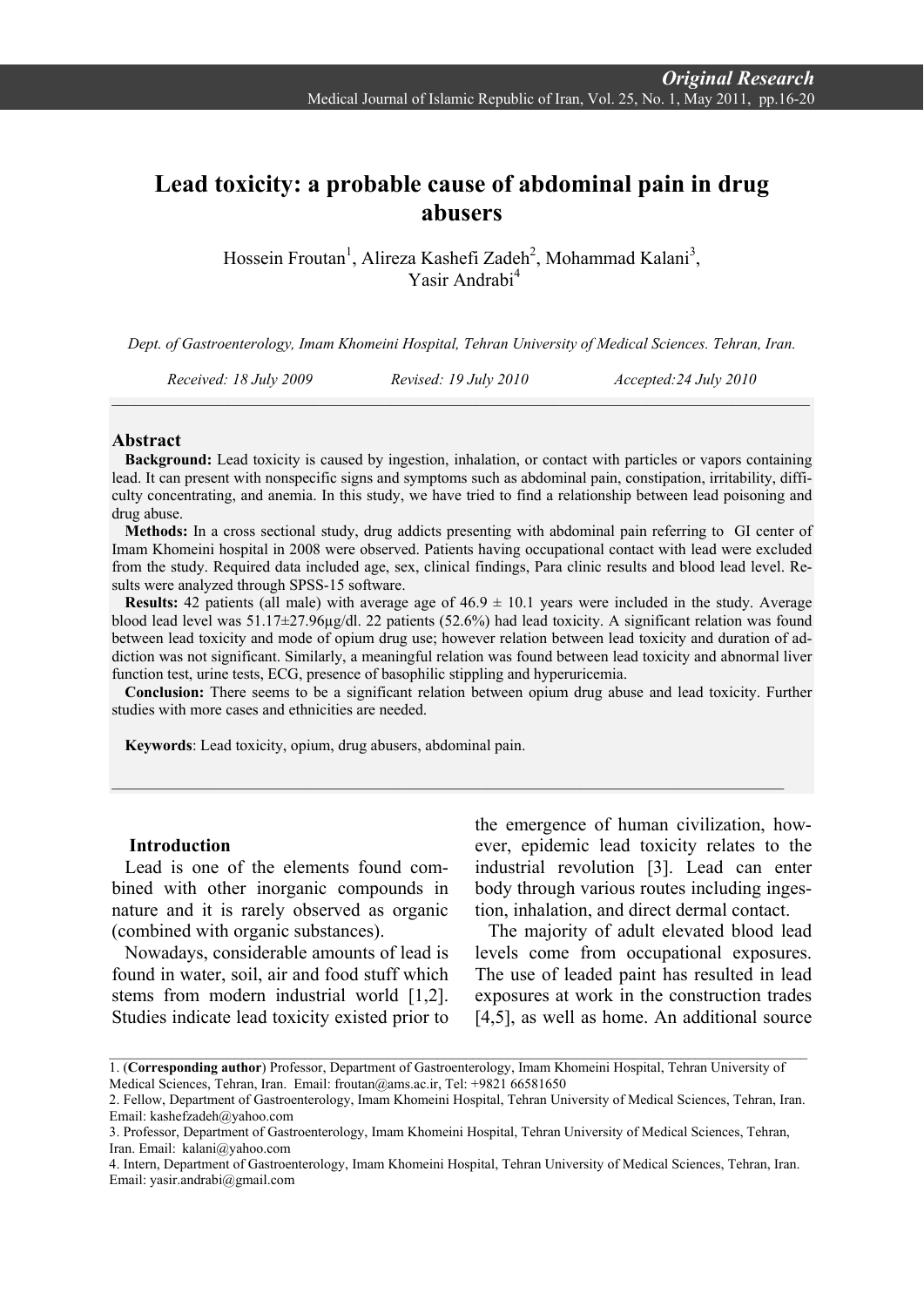of lead exposure has been identified as lead dust deposited on radiographs stored in leadlined boxes [6]. In some parts of the United States, illegally distilled alcohol (moonshine) is an important source of lead exposure [7].

Lead poisoning has also occurred in those Ayurvedics [8-11] and in those cooking or eating off of lead-glazed tableware and cookware [12]. In adults, absorption of lead via the respiratory tract is the most significant route of entry, with an average absorption rate of approximately 40 percent [4].

The manifestations of lead poisoning are highly diverse and can vary from individual to individual. Many of the toxic effects of lead are reversible if lead poisoning is identified early. Among the common symptoms of lead poisoning are abdominal pain (lead colic), constipation, joint pains, muscle aches, headache, anorexia, decreased libido, difficulty in concentrating and deficits in short-term memory, anemia, nephropathy, lead line at gum tooth line, peripheral neuropathy frequently manifesting with extensor weakness or "wrist/ankle drop and other symptoms and signs in various combinations [13].

Prolonged exposure to lead has been associated with a number of potential health effects such as progressive renal disease characterized by diffuse interstitial fibrosis and renal failure, and more subtle decreases in renal function markers [14,15], hypertension [16], declines in neurocognitive functioning [17,18], psychiatric symptoms of phobic anxiety and hostility [20], white matter lesions in the brain and loss of brain volume [21], increased brain gliosis [22], distal sensory and motor neuropathies [23], and electrocardiographic evidence of conduction delays [24], and also increased risk of cataract. [25]

One of the cases recently recognized as the expediting factor of lead toxicity, or at least accompanying it is opium drug abuse. This hypothesis was formulated when clinicians found some drug addict cases presenting with abdominal pain, whose diagnosis remained ambiguous despite complete evaluation for abdominal pain. Due to suspicion as to the probability of lead poisoning, blood lead level was measured. In view of adverse

consequences of lead toxicity as well as expansion of drug abuse, the necessity to have a special look at drug abuse as a probable source of contact with lead is felt. In this study, blood lead level of opium drug abusers presenting with ambiguous abdominal pain were explored.

### **Methods**

In one descriptive- analytical study carried out is a cross-sectional way; drug addict patients presenting with abdominal pain and having normal imaging (sonography- CT scan) were evaluated. Exclusion criteria for the study included patients who had noted GI pathologies as a cause of abdominal pain, and patients who were occupationally placed at the setting of increased lead level. In this study, all patients qualifying to be included into the study were considered during one year and no specific sampling method was employed (accessible consensus).

Firstly, patients were required to give their account clinically, and the reason for referral and accompanying symptoms were taken into consideration. Then previous and present records were inquired and patients were questioned about addiction status including type, duration of addiction and route and method of taking drugs. Clinically, these patients were examined in terms of presence of lead line, blood pressure, peripheral neuropathy, etc., besides referring them to ophthalmologists for evaluation of cataracts.

Then after clinical examinations and paraclinical tests including CBC, blood biochemistry, liver function test, blood lead level, and cardiogram, their results were recorded. In this study, cut-off point designated for lead toxicity was blood lead level more than 25 µg/dl.

*Statistical analysis***:** In this research, mean and standard deviation were applied for statistical analysis of quantitative data, and frequency and ratio have been used for the qualitative data. The comparison of means with t-test and comparison of ratios were carried out with  $\chi^2$  test. P value of less than 0.05 was considered significant.

*MJIRI*, Vol. 25, No. 1, May 2011, pp. 16-20 17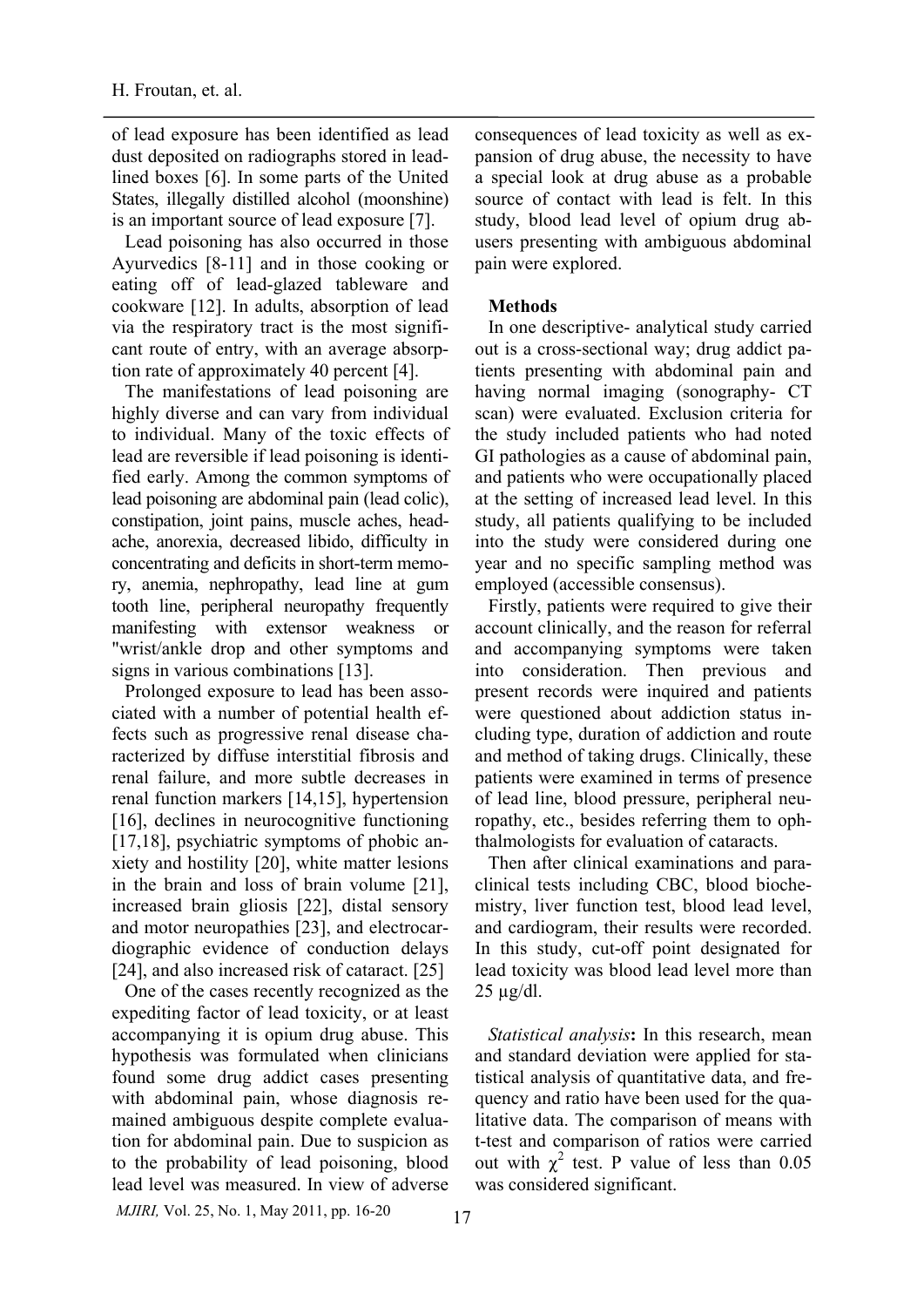# **Results**

Forty two patients qualified the inclusion criteria for the study. All patients were male and the mean  $(±$  standard deviation) of their ages was  $46.9 \pm 10.1$ . In terms of type of addiction, all patients were opium-abusers. Based on their statements, 12 people (28.6%) inhaled opium and 30 people (71.4%) ingested it. Duration of their addiction was on an average  $17\pm10$  years. The amount of consumption of drugs was announced averagely 2.225± 1.13 gr. Our findings showed that the average blood lead level in these patients was  $51.17 \pm 27.96$ . Minimum and maximum concentrations were 3.4 µg/dl and 296 µg/dl respectively. Based on this, 22 people (52.4%) with confidence interval of 95%, equaling  $37.35 - 67.5%$  had excessive lead concentration, and 20 people (47.6%) harbored blood lead level within normal limits.

So far as clinical manifestations are considered, lead line at gum-tooth line was observed in 8 patients (19%), electrocardiographic evidence of conduction delays 6 patients (14.3%), cataract 12 patients (28.6%), hypertension 10 patients (23.8%) and anemia observed in 18 patients (42.9%).

 On the basis lab observations, 8 patients (19%) showed greater than 2 fold rise in liver enzymes above normal limits and 8 patients (19%) were peripheral blood smear (PBS) positive.

Our study showed that the average systolic pressure of patients under observation was 121.11±15.39 mmHg and average diastolic pressure was 75.3±9.6mmHg.

Average age of patients who had chronic toxicity with lead was 43.9±9.3 years in comparison to  $50.2 \pm 10.2$  years in patients with no chronic lead toxicity, implying to a statistically significant relation between lead toxicity and age of patients under observation. ( $p=0.039$ , t test).

According to our observations, no lead toxicity was seen in patients who consumed drugs through inhalation while 22 out of 28 patients (78.6%) ingesting the drugs, were seen to have lead toxicity (95% CI: 2.2969.485, Relative Risk= 4.7; p=0.001,  $\chi^2$ ).

Average addiction duration of patients who had chronic toxicity with lead was 17.5 $\pm$ 6.7 years in comparison to  $16.5 \pm 12.4$  years in patients with no chronic toxicity indicating that no statistically significant difference existed between addiction duration and lead toxicity( $p=0.70$ , t test).

Similarly no significant relation was found between amount of drug consumed and lead toxicity; 2±1.1gm per day in patients with chronic toxicity and 2.4±1.1gm per day in those with no chronic toxicity. (p=0.253, ttest).

# **Discussion**

Substance abuse is one of the health and treatment issues of Iran which has always been noted by the health care workers due to its expansion as well as complication of the factors affecting it. In addition to the issues and problems about drug abuse's threatening social health from a very long time, new issues and problems have also emerged part of which relates to type of the substance abused and the other part pertains to how such drugs are produced and consumed. Tendencies which have been presented as cases indicate that contamination of drugs with poisonous substances (independent from epiopids) during production or consumption have had many new problems and issues, thereby formulating this hypothesis that some symptoms and clinical complaints of the substance abusers relates to toxicity with these substances, and if physicians ignore this matter, they may make mistake in diagnosing the cause of disease and problems of the addicted patients.

In terms of description, features of the population considered in our study have points to ponder, some of which are as follows: All patients in the study were male. Although male was more in exposure to the peril of addiction and other dangerous behaviors than female, the latter sex has also been exposed to the narcotics in the recent years. Thus, in terms of gender, our population is not representative of all substance abusers in the society. It can be hypothesized

18 *MJIRI,* Vol. 25, No. 1, May 2011, pp. 16-20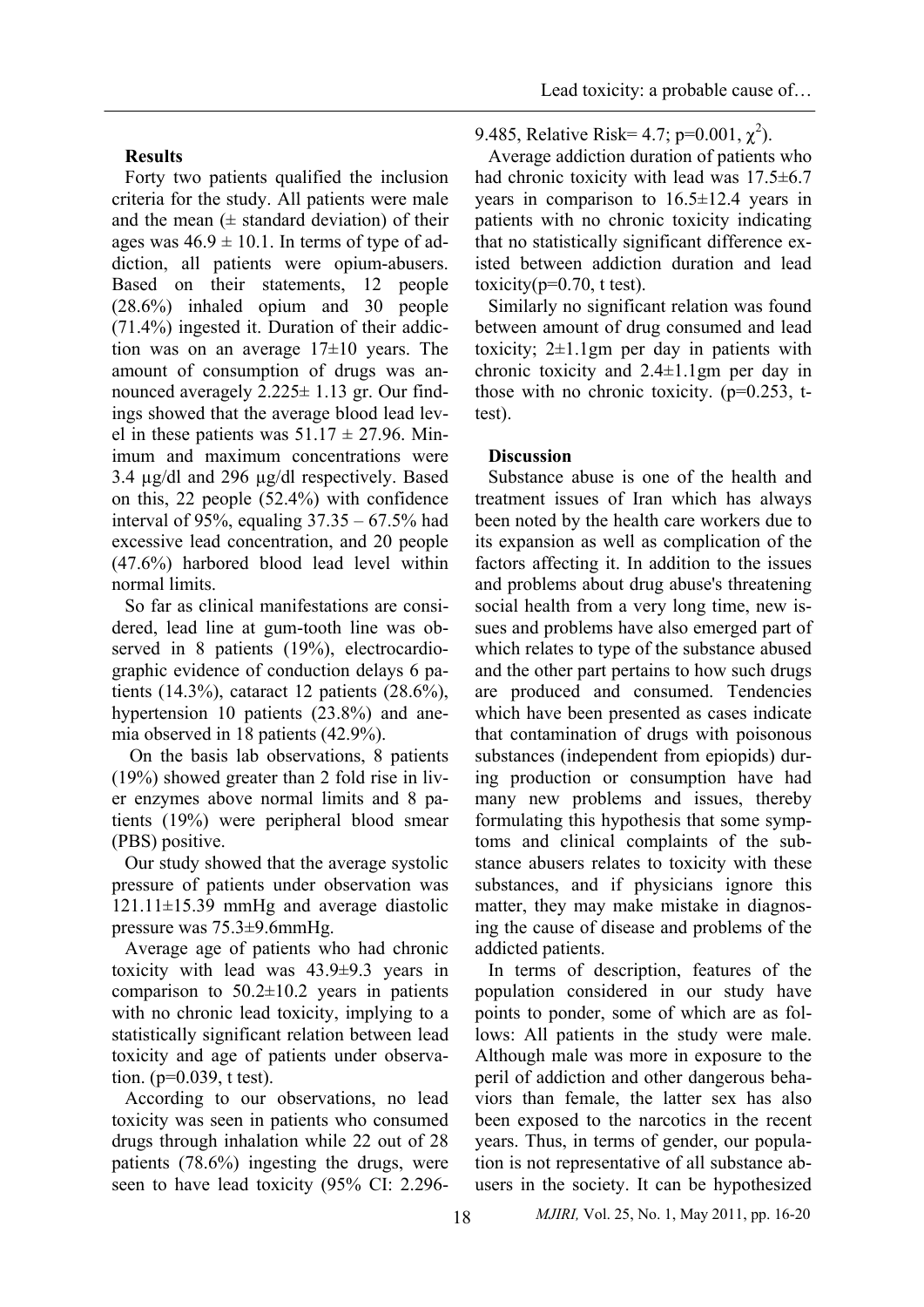from this finding that male addicts suffer more from stomachache than female addicts. Proving or rejecting this hypothesis requires further study and is not considered here. In terms of age, patients were often in their middle age, living in their fifth decade of life. All patients studied stated that they were on opium, often swallowing it. This consumption pattern conforms to the high mean of addiction length  $(17 \pm 10 \text{ years})$ . Due to the fact that the patients have been addicted for long and due to the resistance against narcotics, their consumption increased. Our study has revealed that 47.6% (20 people) had abundant concentration of blood lead. Since they had no known occupational contact with lead and besides pollution caused by lead-loaded petrol has decreased during the last 10 years, it seems that taking narcotics is one of the possible causes of this pollution – the hypothesis supported by our findings. Other findings also support this hypothesis, including: swallowing narcotics has meaningful relationship with lead toxicity. Since the substance and its relevant impurities enter the body more through ingestion, this toxicity can be attributed to the consumption of narcotics or how it is prepared to be swallowed. However, there are also findings that do not support this relationship, since the dose of narcotics and duration of addiction did not relate to lead toxicity. Because the opium consumed in the previous years was less contaminated and the patients were on drugs for long, it is highly likely that the relationship between lead toxicity and duration of addiction could be achieved.

In spite of these contradictory results on the relationship between lead toxicity and substance abuse, paraclinical and clinical findings support the hypothesis stating the presence of relationship between narcotics and lead toxicity. Augmented ratio of patients with the symptoms related to plumbism, like lead line in the gum, basophilic stippling in the environmental blood in proportion to the normal population can reinforce the said hypothesis. In order to obtain definite results and prove or reject this hypo-

thesis, conduction of case-observation studies can contribute much.

Our findings suggest that the patients suffering from plumbism did not have renal failure (based on the blood creatinine). Since blood creatinine is not a sensitive index for the study of renal failures, no statement can be made merely on this base regarding the relationship or non-relationship between plumbism and kidney failure. In this regard, we should note that there is meaningful relationship between abnormal findings in the urine test and plumbism. Also, no meaningful relationship was observed between anemia and plumbism, the reason for which is the probable presence of other chronic diseases in the population studied causing no meaningful relationship between plumbism and anemia.

Our studies suggest that patients poisoned with lead had elevated liver enzymes. ECG disorders were more in the form of conduction delay and arrhythmia in the cases of plumbism, and the said patients had more hyperuricemia than the non-poisoned patients.

The results of our study on the basis of clinical symptoms and complaints and their accompanying with plumbism were not quite accurate, since such symptoms as arthralgia, decreased libido, constipation, easy fatigability etc. are common in working population especially with low socio-economic conditions, besides, cataract and hypertension are also expected due to senility of patients. Meanwhile, lead line available in the gum, observed in 20% of the patients & relating to lead toxicity as well, has high precision, supporting the relationship between substance abuse and plumbism.

### **Conclusion**

Our study reinforces the hypothesis on the relationship between substance abuse and lead toxicity, through further studies are required to reach more definite results since unrecognized lead poisoning in drug abusers presenting with symptoms of abdominal pain can be misdiagnosed and cause unnecessary gastrointestinal evaluations and abdominal surgery.

*MJIRI*, Vol. 25, No. 1, May 2011, pp. 16-20 19